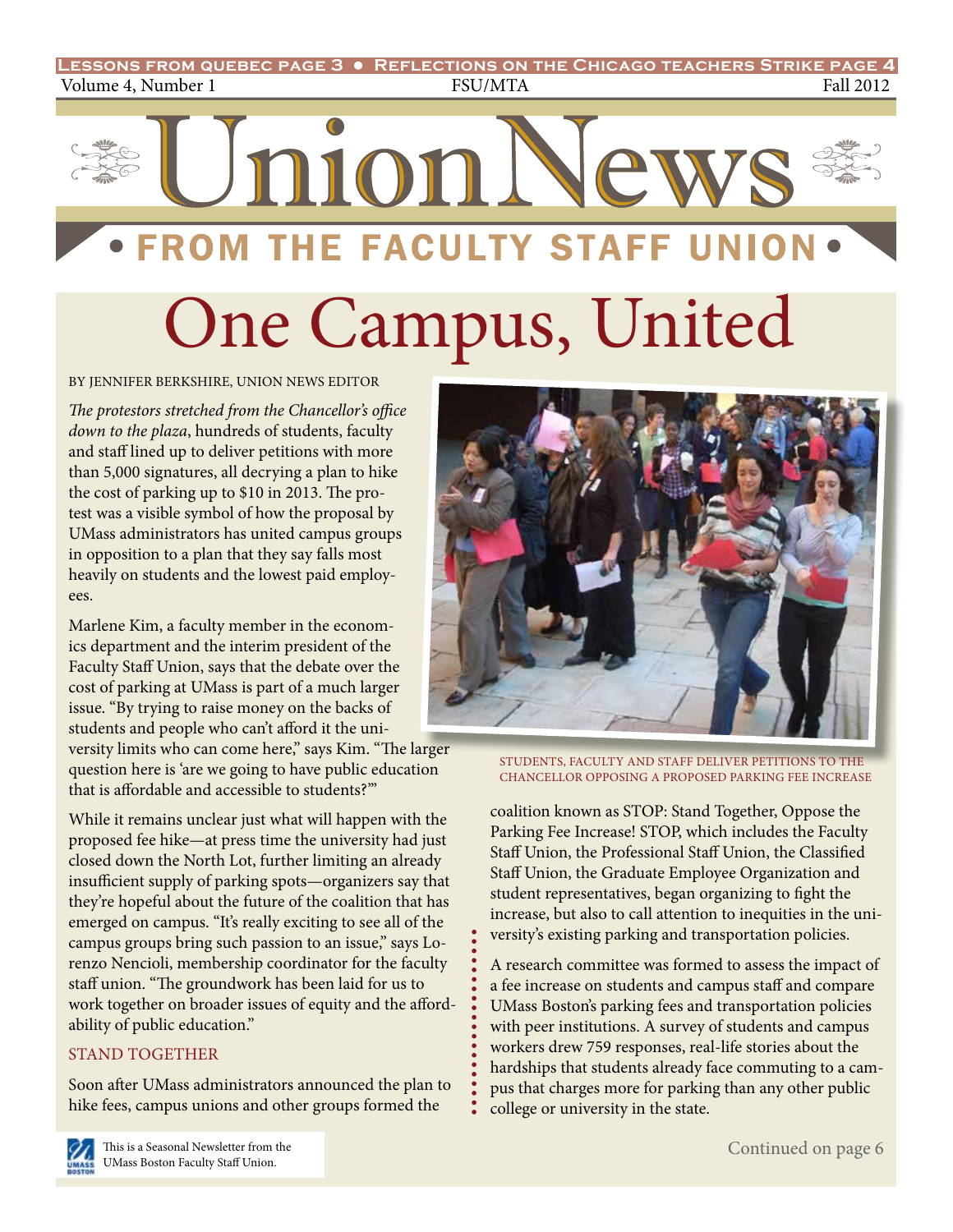

**Onten** 

#### On parking issue, One Campus **UNITED** jennifer berkshire.............. page 1 LETTER TO COLLEAGUES Marlene Kim............................ page 2 Learning from Quebec John Hess ................................... page 3 Reflections on the Chicago Teachers Strike al leisinger.............................. page 4

Interview with former union news editor Dorothy Nelson Amy Todd................................... page 5

NTT and Health and Safety **REPORTS** Larry Kaye/John Hess......... page 7

Please send letters to the editor, comments, questions and suggestions to the Faculty Staff Union. fsu@umb.edu, 617-287-6295

Union News is a publication of the Faculty Staff Union at UMass Boston.

Editor: Jennifer C. Berkshire

Writers for this issue, Fall 2012: Jennifer Berkshire, John Hess, Al Leisinger, Tom Johnson, Larry Kaye, Marlene Kim, Dorothy Nelson and Amy Todd.

Photo credit pages 1 and 3: Jennifer Berkshire

Photo credit page 5: Julie Wiatt Image page 6: Wendy Lanchester.

For past issues of Union News, a list of union officers, information about the union contract and other matters visit the website: www.fsu.umb.edu

Design by Raphael Brickman www.raphaelbrickman.com.

# *This Union is for You*

#### Letter from the Interim President

*Dear Colleagues,*

I'm serving as FSU President while Catherine Lynde is on sabbatical this semester. My letter this issue will discuss parking and the movement to a 2:2 course load, but first I'd like to tell you a little bit about me.

I grew up in an immigrant neighborhood in Los Angeles, and because of this, learned Spanish from the streets. My parents were farm workers—I've seen the low pay and degrading conditions many people labor in. I worked in low-paid food service before moving up to low-paid clerical work while (barely) supporting myself through college and graduate school. Because of these experiences, I've always felt that this nation could do better. As a result, I am a labor economist studying the working poor and race and gender discrimination.

I've been a community activist and then union activist, working at the Labor Center at UC Berkeley and then for the Service Employees International Union (SEIU). I've continued to work with many different labor unions, either teaching popular economics to ordinary workers, helping unions with economic analysis for their contracts, or otherwise trying to prevent workers from getting hammered.

It's great to work for my own union, and I've heard about a lot of problems from across the campus. The confluence of having a new contract, new AFR procedures, and movement to a 2:2 course load in CLA has produced a perfect storm that has conspired to keep me away from my research deadlines as the number of questions and concerns on campus have mushroomed. Catherine chose a great semester to take her leave!

Here's an update on some of the issues:

**Pay increases**: At last! Both merit pay (due on 6/30/12) and cost of living increases (1.75%, due on 7/1/12) appeared in your October 26, 2012 paycheck. Retroactive pay back to these dates will be paid on 11/9/12. We will be receiving another salary increase come January 2013 and again in June 2013. We'll see how long these take.

**Bargaining for Non-Tenure Track Faculty**; Distance Learning: Bargaining in these areas was relegated to separate committees for the current contract. Bargaining for NTTs is underway but stalled (see page 6); bargaining for distance learning has yet to begin.

**New travel money**: The current contract stipulates that all tenure track faculty must receive \$1000 per year for this and the next academic year in new travel money in addition to any professional development (PD) money that each college had provided. Contact your Dean for information and application procedures and keep us informed if you encounter problems.

**Parking fees**: We still need volunteers to help with organizing, research and negotiations. Please volunteer! If you are too busy, you can still help in small ways. Contact the union office for petitions and sign-up sheets.

**Closing of the North Parking Lot**: The North Lot will close permanently at the end of this fall semester. We are very concerned about the effect this will have on faculty and staff and our ability to perform our jobs, and will ask the administration to meet and bargain over the impact of the closure.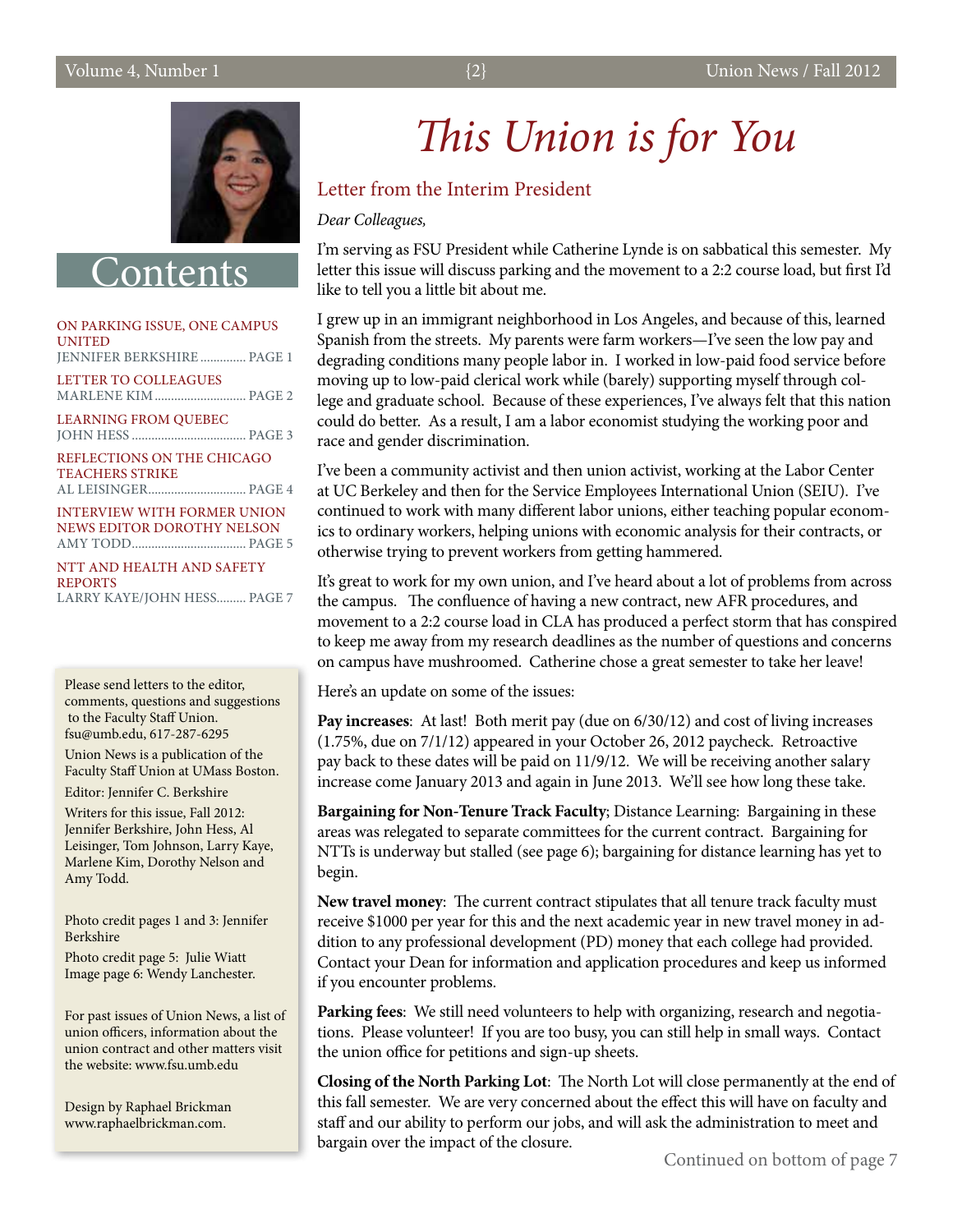## Learning from the Quebec Student Strike

#### john hess, english

*I have visited Montreal at least once a year since 1972*. During all that time, my Quebecois and Quebecoise friends have made one consistent complaint about Americans: that they know little to nothing about Canada, and even less about Quebec. That is a great shame, not because it bruises my friends' egos but because Quebec is a successful, though hardly perfect, social democracy on a northern European model, that has much to teach us.

A recent movement in Quebec deserves a long and deep look. The massive student movement and strike *contre la hausse* (against the tuition hike) that exploded last semester, is one of the most significant social movements in North America since the 1970s. I think we can

learn much from it, despite the differences in our cultures. I want to highlight a few important points.

The strike did not spring from nowhere. It was the result of years of patient organizing and many failures, and of continual efforts to inform and educate not only students but all of Quebec society about the importance of truly affordable public higher education and of the role universities should play in a democratic society. While the tuition hikes that were proposed by the provincial government were by American standards modest—\$1,625 over three years—Quebec students thought they were outrageous. Their target was not just the provincial government and the proposed hike, but rather the government and the hike as instances of what they call a neo-liberal consensus to use austerity as a way of redistributing wealth from the mass of the population to the wealthy, of eroding and then devastating social programs, and thus of deforming and perhaps destroying democracy.

The students were able to sustain a very controversial strike for several months, using open and democratic assemblies on each campus to make decisions, culminating in a one day mass walkout of over 300,000 university and community college students on March 22, with a march of over 200,000 in Montreal.

Two other important lessons remain to be highlighted. First, the Quebec student movement did not look to politicians to solve their problems; they made the politicians come to them, and then refused to make deals with them. There was no talk of which candidates the movement

should work for, no organizing of phone banks for this or that presumed savior. The Liberal Party that had ruled for some 8 years was defeated in the September election; the new government rescinded the proposed "hausse"; the student movement celebrated its victory and has now turned its efforts toward a long range goal: free public higher education for all Quebecois and Quebecoises who qualify.

The second lesson: There is no substitute to building sustainable democratic progressive mass organizations like Quebec students started decades ago. Despite all of the chatter about new communication technologies, creative organizing and flash mobs, these tools and tactics can't easily mobilize and sustain a critical mass to achieve such a tangible victory.



**Quebec student strike leaders Alexia Lewis (left) , Richard Hinton and John Hess at UMass Boston.**

Frederick Douglass named his abolitionist newspaper *The North Star*. Perhaps it is time we, too, once again look north to find inspiration in our struggle to make this a better world for all.

#### Additional Resources

- • A history and overview of the Quebec student strike http://wagingnonviolence.org/2012/09/quebec-student strike-wins-big/
- Video of the March 2012 walkout http://www.youtube.com/watch?v=uQZJrO4zpG8
- Reflections on the meaning of the strike and its consequences http://www.socialistproject.ca/bullet/711.php

ġ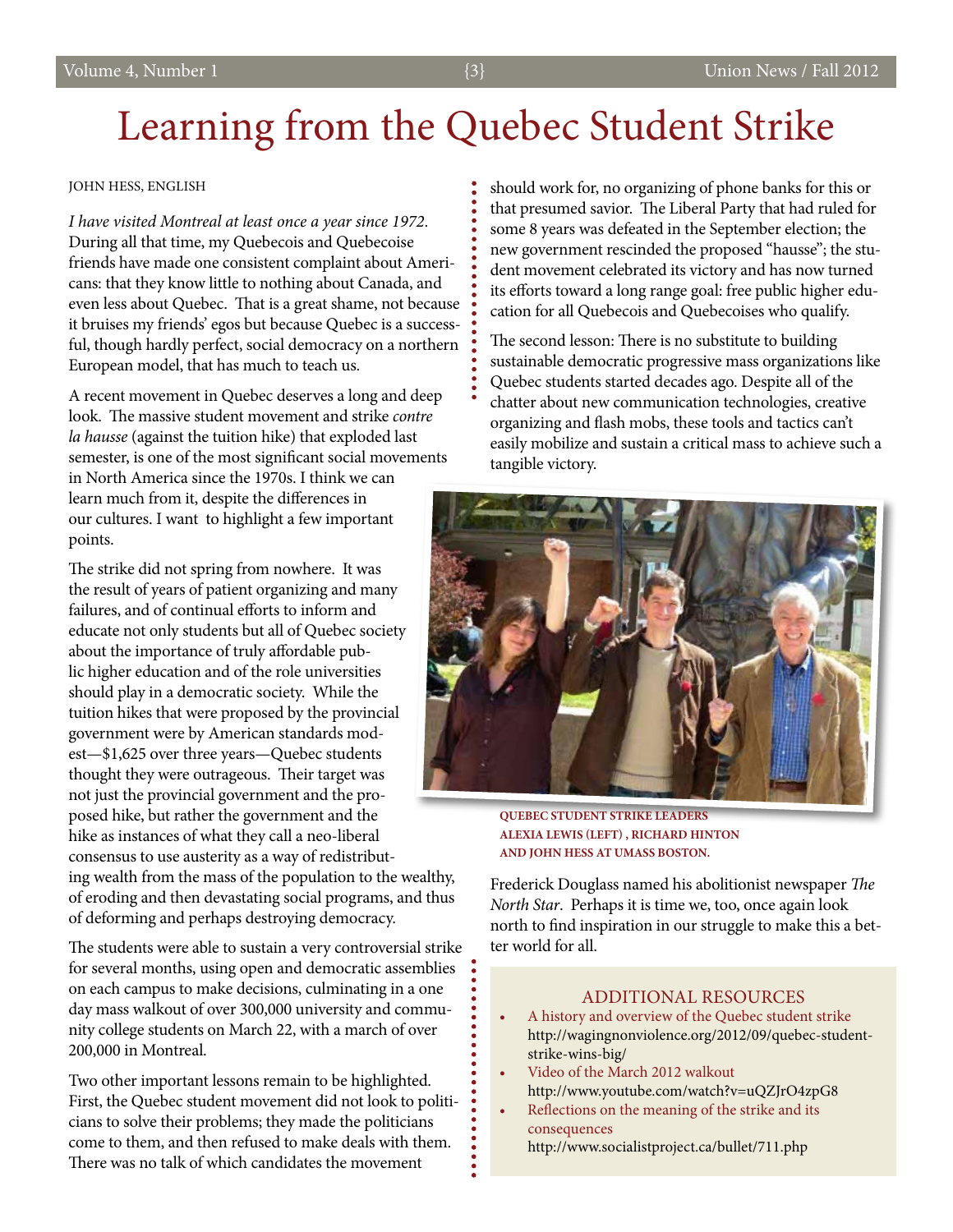# *Reflections from Chicago: What Kind of Union do We Need?*

Al leisinger *mathematics,* ntt Grievance Officer

The Chicago Teachers' Strike this fall was a signal that we

don't have to lie down and take the attacks on public education that have come down from both Democratic and Republican administrations. Of the more than 26,000 CTU members who went on strike, just 20 crossed the picket line.

On Tuesday, October 16, Carol Caref, who heads the CTU's professional development center, gave a wonderful, thought-provoking talk at UMass Boston. She spoke about how, until 2010, the CTU was controlled by a leadership that did "business as usual." She termed this kind of union a "grievance union." In the past two decades, scores of the city's public schools have been closed or handed over to private operators, while 100 new charter schools, staffed predomi-

nantly by non-union teachers, have opened. Significantly, these school closings began under Obama's current Secretary of Education, Arne Duncan, former "CEO" of

current CTU president Karen Lewis, formed a caucus within the union to fight school closings. They reached out to parents and students with the idea that only a uni-



Striking teachers Rally in downtown Chicago in September.

fied movement of teachers, parents and students could win a fight for better schools, and began organizing demonstrations against the closures. The teachers also took

## A pro-active, fighting union, not just a "grievance union"

the Chicago school system. Caref explained that while schools in poor and black neighborhoods were being closed down, more schools were opened in wealthier areas of Chicago. Still, the union merely filed grievances as usual.

Nor do teachers in Chicago have so-called excess" rights. In the Boston Public Schools, for example, a teacher in good standing, who loses his or her job because of administrative changes, joins an "excess pool" giving the teacher rights to any open job posting within his/ her specialty throughout the city. In Chicago, teachers who worked at schools slated for closure were out of a job, and had no more access to a job posting than anyone from outside the system. As a result, the composition of Chicago's teaching force has been transformed since the advent of "education reform." In 1995 45% of the city's teachers were African American—today that number is just 19%. A handful of teachers, including Ms. Caref and

on the task of winning leadership of the CTU, by doing as a caucus what the old CTU leadership had refused to do: connect the struggle for better teaching conditions with the fight for a decent education for all students. Furthermore, the caucus spoke openly about racism as a theme in the privatization plans of Mayor Emanuel's administration.

On June 11, 2010, the caucus was elected into leadership of the CTU. They organized a collective base of support, by means of actions, small and large, that demonstrated unity. As they bargained over their contract, they faced open hostility from Mayor Rahm Emanuel, former Chief of Staff for President Obama. Ms. Caref termed Mayor Emanuel "the gift that just keeps giving." By this she meant, that after every attack by the Mayor, the union went back and organized more broadly and deeply.

Continued on bottom of page 8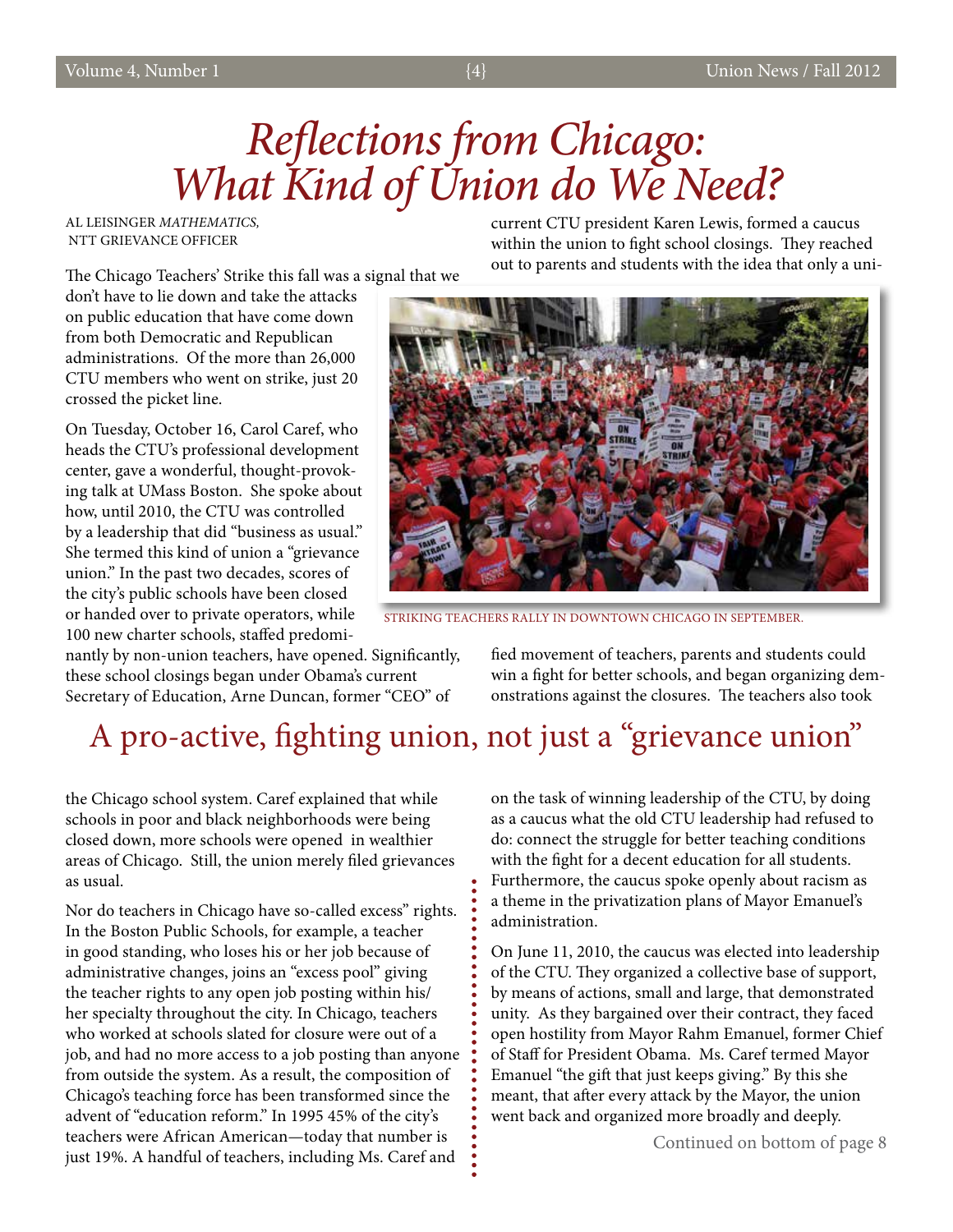#### **•** Interview conducted by Amy Todd, Anthropology

*You once belonged to the International Union of Electrical Workers. What do industrial unions and academic unions offer besides benefits and job protection?*

Unions encourage people to work together, something that is basic to human nature. My first union job was as a floor boy at the Sylvania plant in Salem. I had to lift and load 90 pound buckets of threaded metal pieces into a machine, something I could never have done alone. There were many times that things could have fallen on my head, when I could have been injured. But people noticed I needed help; they saw me struggling and

stepped in. Unions foster this kind of community. If someone is tired or can't work as fast on an assembly line, others pick up the slack. I learned about stewardship as an IUE member. I also saw management's tactics, like speed up; vocal union members would find the belt going a little faster. When necessary, unions can withhold their labor and strike. The right to strike is a core value of unionism.

In academia, there is so much focus on individual productivity. Teachers must make time to build good relationships and show that they care about each other. Unions help foster community because we know that we are working for the benefit of others, not just ourselves. When you are concerned about the rights of all of the faculty it is likely you will be more interested in the workings of the university as

a whole. When you feel that your union work is integral to the success of the students and the institution, you become a more effective teacher. Unions should provide a sense of dignity and confidence. This can be true at UMass Boston as long as the union is strong.

#### *How did your early work in community and industrial organizing influence your academic unionism and educational philosophy?*

I became more active politically during the Vietnam War and more aware of working class and labor issues while working for the East Boston Community News, a nonprofit community run newspaper. Dr. Paul Epstein at the East Boston Health Clinic was treating shipyard workers for asbestos exposure. I wrote a story about it and it resulted in a major inspection of the Bethlehem shipyards. From there I took a job with Urban Planning Aid editing a newsletter for unionists on occupational health and safety. I also started an unemployed workers group in East Boston where we showed labor films and read labor history.

Around that time I took a job supported by the National Lawyers Guild to represent miners with black lung disease. My young sons and I left for Northern West Virginia. Once a week I was teaching older miners about their rights under the Black Lung Law, spreading the word among miners and their doctors about how to fill out forms correctly and representing miners in court who were contesting decisions. What I saw, the extreme poverty, the disrespect toward older miners who were very sick and had been



Former Union News editor Dorothy Nelson Hiking in New mexico.

working since 8th grade, really changed my life. It's a longer story I hope to write about at some point. Community organizing in East Boston and West Virginia convinced me that education is important across the board. What we should be trying to do, whether in industry or academia or in the communities, is to get people to think beyond their immediate situation, to see themselves in a broader context.

Over the years, I have been proud to work with this great faculty and to be part of this wonderful university. UMass Boston is on par with those colleges and universities that encourage one-on-one engagement between teachers and students, value small classes and are willing to break away from the traditional lecture format.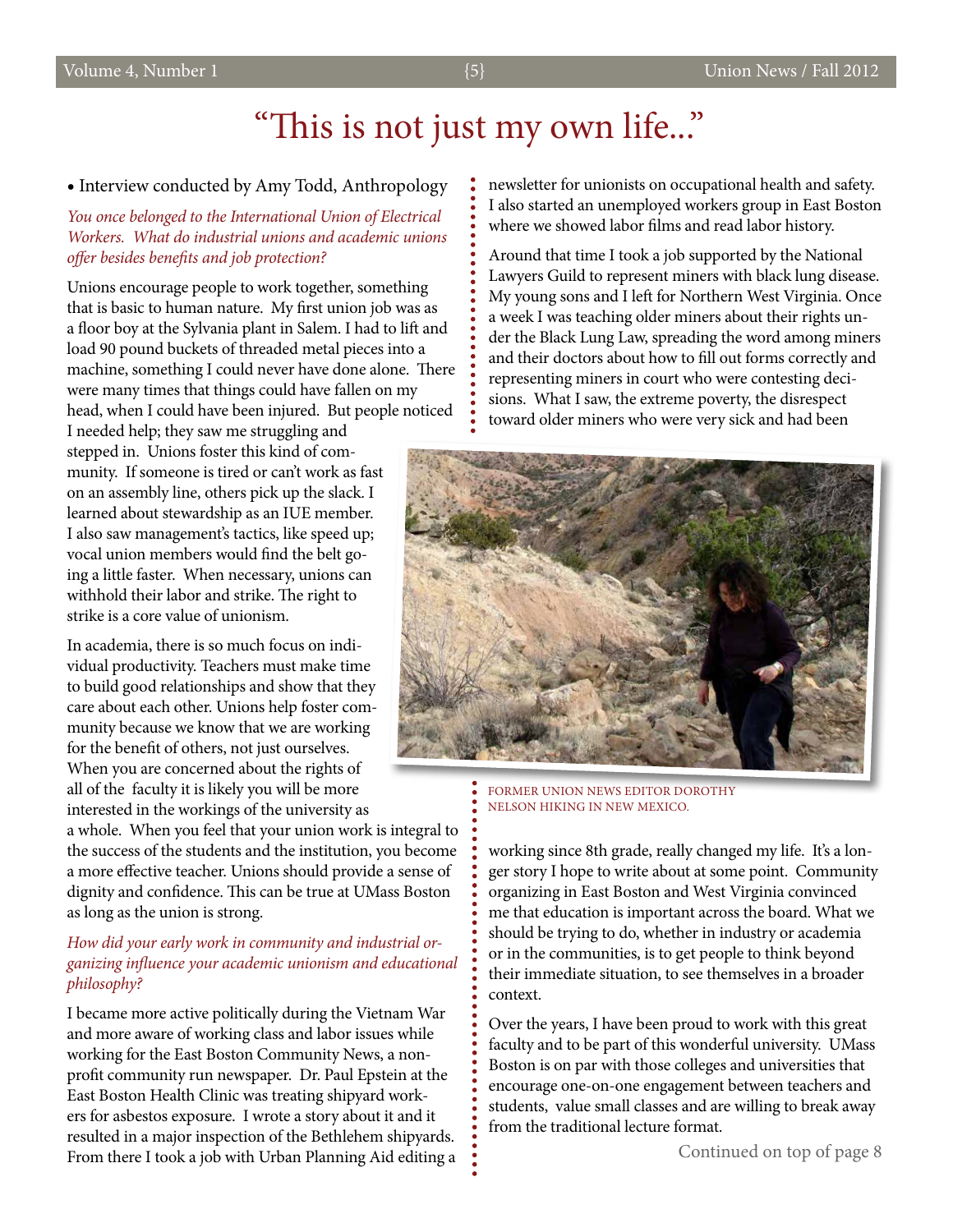### One Campus, United

#### continued from cover

"What really came through is that many staff and students are hurting under the current system," says Mary Jo Connelly, who works with the Professional Staff Association. "Having to pay \$1000-\$1500 a year just to park is a real strain for a lot of people."

The research committee also analyzed stacks of financial documents provided by UMass in response to information request submitted by the campus unions. The researchers' analysis, says Connelly, found nothing to support the administration's claim that a hike in parking fees is necessary.

Organizers say that the parking fee increase is symbolic of a larger question about what kind of school UMass Boston is going to be—and what kind of student body the school will ultimately serve. Mitch Manning, the outreach coordinator for the 800 member Graduate Employee Organization, argues that the implications of that debate are visible on campus in the building spree that is currently underway, particularly the \$222 million science center. "Can you be a working class school and a topflight research university at the same time? That's what it comes down to," says Manning.

In recent years, state support for public higher education in Massachusetts has dipped significantly. In the past three years alone, state appropriations to public universities including UMASS have dropped by more than 15%. And as public funding is reduced, the burden of responsibility is increasingly being shifted onto individual students—and private corporate interests, warns

#### President's Letter, continued from p. 2

**Movement to a 2:2 course load in CLA**: Reports from various task forces as well as the draft final proposal can be viewed at http://www.umb.edu/academics/cla/ info\_for\_faculty. We do have a right to negotiate these changes. We have heard from some of you about your concerns about this change. Please feel free to continue to contact us with these.

**Budget**: The problem of not providing departments with their carry-forwards has caused agony and concern, as junior faculty cannot access their start-up money, research money put in various accounts cannot be accessed any longer, and overhead brought into the university by research grants has been taken away. Got a story, concern or a problem because of this? Contact us. We are collecting stories and pressing for a resolution.

PSU member and STOP organizer Anneta Argyres. "It changes the whole definition of accessibility when you have a tiered system where students get preferential treatment based on their ability to pay," says Argyres.



But as Marlene Kim points out, few members of UMass Boston's existing student body *are* able to pay more. "Our students are squeezed now," says Kim, noting that she encounters more and more students who can't afford to buy books, or who only visit campus when absolutely essential. "I don't think the university has thought this through—UMass can do better than this."

STOP organizers says that strong student participation has strengthened their efforts, something they hope will continue as the campus community responds to ongoing questions about access, equity and affordability. Alexis Marvel, the elected student representative on the Board of Trustees, describes the coalition's organizing as "pretty incredible." She says that she and her peers are acutely aware of UMass Boston's special status as the only public university in Boston. "We can't afford to be shutting students out because the administration has a price point in mind for parking or fees."

**New AFRs**: Wasn't this electronic AFR fun, as always? We thought so, too. If you have any feedback to improve this, send them to AFRsupport@umb.edu. If you had any concerns about the process, contact Rajini.Srikanth@ umb.edu and cc the union at fsu@umb.edu.

*This union is for you*. We appreciate hearing any concerns, comments, or suggestions from you so that we can continue to improve this university and your working conditions. It has been a huge pleasure to serve you this semester. I will continue to do so by serving on the FSU bargaining team and Executive Board once I turn the reins back to Catherine in the spring. Stay involved in the union. We're only as strong as our members are active and voice their opinions and concerns.

#### Regards,

*Marlene Kim, Economics, FSU Interim President*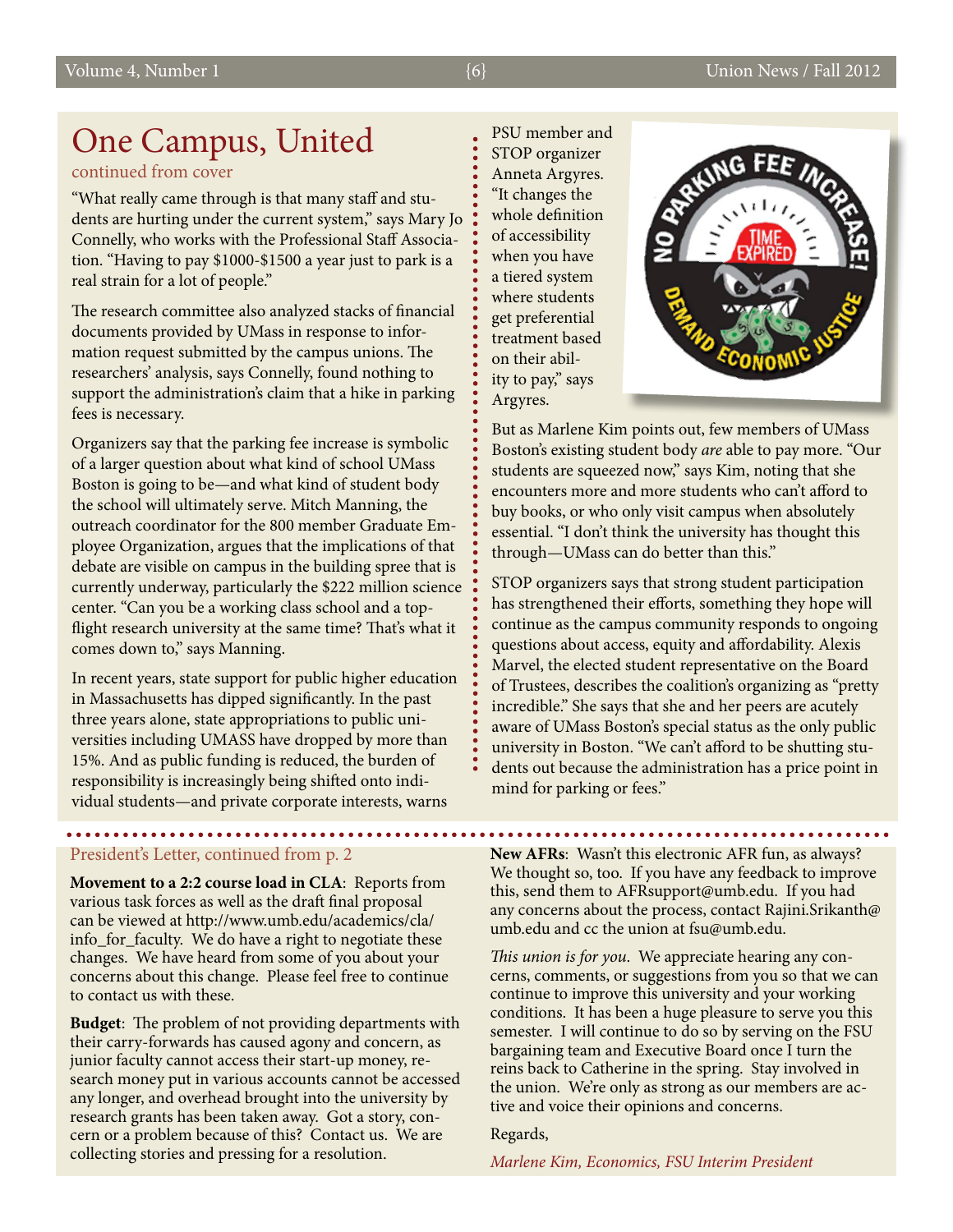## NTT Update

#### larry kaye, *philosophy*, FSU Vice President

NTT bargaining has been temporarily suspended so far this term at the request of management. The main reason for the extension is that some significant, progressive changes are being considered that require extensive discussion that exceeded the narrow time fame that was allotted to main table bargaining in an attempt to meet legislative budget deadline.

Although management delayed the start of NTT sessions until the end of the semester, we had a number of meetings between May and July. The primary topic of discussion has been the possible implementation of "continuing employment" (CE) for a large portion of current NTT faculty, roughly those who have relatively stable positions under the present prioritized course assignment system. Under this model, CE faculty would have a defined, ongoing employment status (50%, 75% or 100% time) that would not be subject to alternation based on semester-to-semester fluctuations in available courses. For such faculty, a reduction in time would require formal notice a year in advance.

We have not yet had an extended discussion about which faculty would be main CE; it is our goal to have all benefitted post-probationary NTT faculty put on this status.

Management seems eager to do CE for NTT faculty, since it will greatly reduce paperwork and will also make life easier for chairs, who will be able to assign a predetermined number of sections to many of their NTT faculty in the same way that courses are assigned for tenure stream faculty. However, we have reached a bit of an impasse since management is also insisting that those post-probationary NTT faculty who do not qualify for CE will lose their present prioritized hiring (just cause) status and become completely contingent. We see no reason why this is needed, and in any case, the FSU will not trade away rights of some of its members in exchange for an enhancement for other members. But we remain optimistic about reaching agreement on this issue, since a move to CE will be of great benefit to management as well as to faculty.

Our other main proposal is that the standard full-time load for NTT be altered from 4 courses, teaching only to 3 courses plus service or scholarship. This has not yet been discussed in detail; we will focus on this in future sessions.

*The FSU NTT bargaining team consists of John Hess, Sandra Howland, Larry Kaye, Kathy Kogan, and Amy Todd, along with Mickey Gallagher (MTA).*

## Health and Safety

#### John Hess *English*, health and safety Committee

The Health and Safety Committee is a university committee composed of representatives of the three faculty and staff unions and management. Here are its Mission Statement and Objectives.

#### Mission Statement

To serve as a university-wide ombudsman: receiving reports of incidents, concerns, and issues; providing recommendations to improve processes related to workplace health and safety; and maintaining communication regarding workplace health and safety, for a diverse and representational group of university personnel.

#### **Objectives**

1. Initiating discussion surrounding incidents and issues of concern.

2. Providing follow through of existing issues until adequately resolved.

3. Facilitating access to and dissemination of existing health and safety protocols and other educational information to the broader University community.

4. Examining health and safety problems/issues and developing plans/procedures to address them.

5. Reviewing processes and recommending improvements to data collection and reporting systems that track hazards, incidents and injuries on campus .

The committee was an effective venue to push for and oversee repairs to the Wheatley roof and then to address air quality issues in the Education offices on the first floor. From that experience H&S developed a template for handling major safety problems in the future and for assuring proper communication to all affected parties. Current concerns are clarifying procedures for dealing with infectious diseases, centralizing incident reporting information, and identifying potentially hazardous conditions on campus.

Next semester we are hoping to unroll a campus wide "Culture of Safety" campaign to make everyone on campus aware of the need for safety and to make sure that everyone knows how to report any accidents, incidents, or hazardous conditions, and where to report them.

*The FSU has three reps on the Health and Safety Committee: Julie Winch, Cat Mazza, and John Hess. If you have any safety concerns, please contact one of the reps or fsu@umb.edu.*